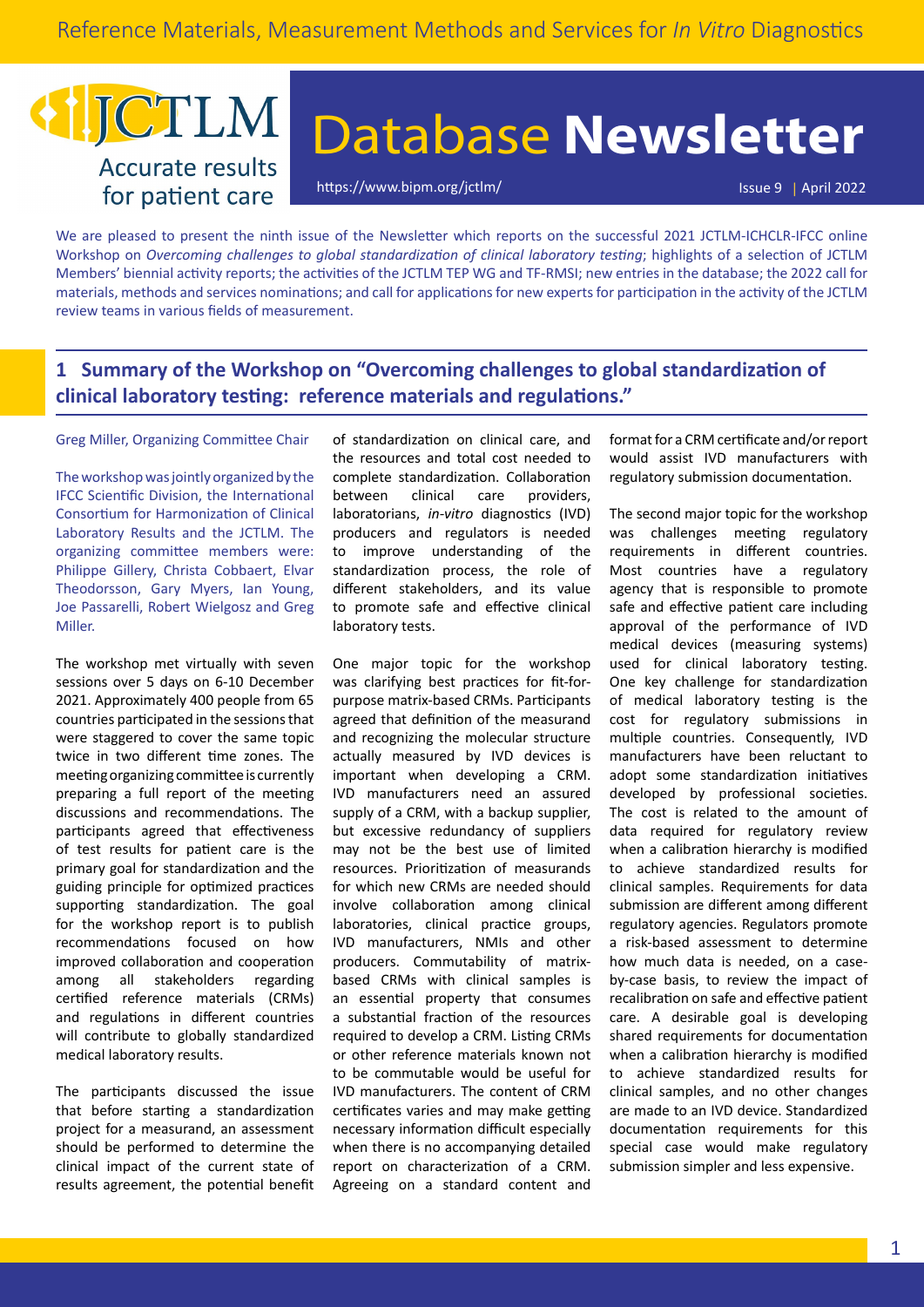## **2 JCTLM members activity reports for the biennial Members' and Stakeholders' Meeting**

Gary Myers, JCTLM Executive Committee Member

At each biennial JCTLM meeting members and stakeholders are requested to provide reports to the JCTLM Executive Committee of their work conducted during the past two years (2020-2021 in this case) in promoting traceability in laboratory medicine and towards implementing reference measurement systems which are applicable to their activities. The JCTLM Executive received 29 reports from the following National and Regional Members and Stakeholder Members:

#### **National and Regional Members**:

- American Association for Clinical Chemistry (AACC)
- Russian Scientific Research Institute for Metrological Service (VNIIMS)
- All-Russian Scientific Research Institute for Optical and Physical Measurements (VNIIOFI)
- China Accreditation Service for Conformity Assessment (CNAS)
- Health Sciences Authority (HSA)
- European Commission-Joint Research Centre (JRC)
- National Institute of Metrology (NIM)
- National Institute of Standards and Technology (NIST)
- National Metrology Institute of Japan, AIST (NMIJ/AIST)
- National Metrology Institute of Turkey (TÜBİTAK UME)

#### **Stakeholder Members**:

- Association for Quality Management in Laboratory Medicine (AQMLM)
- Autobio Biochemistry Co., Ltd., Reference Laboratory, Beijing (Autobio BJ)
- Autobio Diagnostics Co., Ltd., Reference Laboratory, Zhengzhou (Autobio)
- Centers for Disease Control and Prevention (CDC)
- Dirui Industrial Co., Ltd. (Dirui, China)
- Guangzhou Wondfo Biotech Co., Ltd (Wondfo)
- Institution for Standardisation and Documentation in the Medical Laboratory (INSTAND e.v.)
- Interdepartmental Centre for Metrological Traceability in Laboratory Medicine (CIRME)
- Japan Association of Clinical Reagents Industries (JACRI)
- Korean Association of External Quality Assessment Service (KEQAS)
- Maccura Biotechnology Co., Ltd (Maccura)
- MedicalSystem Biotechnology Co., Ltd (MedicalSystem)
- National Center for Clinical laboratories (NCCL)
- RB Diagnostic Private Limited (RBDiagnostic)
- RCPA Quality Assurance Programs (RCPA QAP)
- Reference Institute of Bioanalysis (RfB)
- Ref4U, Laboratory of Toxicology, Faculty of Pharmaceutical Sciences, Ghent University (Ref4U)
- Shanghai Center for Clinical Laboratory (SCCL)
- Wales External Quality Assessment Scheme (WEQAS)

The JCTLM Executive Committee thanks our members for submitting reports of their important activities that continue to advance traceability in laboratory medicine. We encourage our readers to review the reports posted on the JCTLM website. The full individual reports can be accessed and reviewed at: [https://www.bipm.org/fr/committees/jc/jctlm/activity-reports.](https://www.bipm.org/fr/committees/jc/jctlm/activity-reports)

#### **A selection of representative activities by members to promote traceability in laboratory medicine:**

#### **AQMLM**:

AQMLM has conducted Zoom meetings during 2020-2021, with the following themes, many of which included reference to traceability of measurements:

- 1. September 2020: EQA Q&A
- 2. October 2020: Validation & Verification
- 3. December 2020: Setting Quality Specifications Based on Biological Variation
- 4. January 2021: De-mystifying Measurement Uncertainty 5. February 2021: Evaluating Assay Performance
- Characteristics 6. April 2021: Diagnostic Sensitivity & Specificity,
	- Prevalence and Predictive Value

#### **Instand e.V.**:

The calibration laboratory of Instand e.V. is active in Working Groups of the IFCC for HbA2 (WG‐HbA2), procalcitonin (WG‐ PCT) and Commutabilty (WG‐C). In addition, Instand e.V. has been an active member for many years in the IFCC Network on Standardisation of HbA1c. To further promote the concept of metrological traceability the calibration laboratory of Instand e.V. is involved in the EURAMET European Metrology Network Traceability in Laboratory Medicine (TraceLabMed) and in the associated EMPIR-project 18NET02.

#### **RCPA QAP**:

The RCPA QAP has been running a fully commutable EQA material for clinical chemistry and immunoassay for four years. Each year the programme extends the number of measurands. RCPA QAP is currently analyzing these data to identify analytical systems and measurands where common reference intervals and patient monitoring between laboratories can be supported.

#### **NIM, China**:

NIM and BIPM plan to co-organize the fourth TQ-MSQS International Conference (Therapeutics and Diagnostics: Measurements, Standards, Quality and Safety) in 2022 in the city of Chengdu. Based on the valuable experiences from the previous three conferences held from 2016-2020, NIM and BIPM will focus mainly on how to establish a better relationship among IVD producers and reference laboratories in China. In addition, several satellite symposiums will be held, which can establish a platform for end-users and standard researchers to discuss issues relating to measurement and standardization activities.

#### **VNIIM**:

In 2020-2021 period VNIIM became a member of the ISO/TC 212 "Clinical laboratory testing and in vitro diagnostic test systems" and TC48 "Laboratory equipment", of the GOST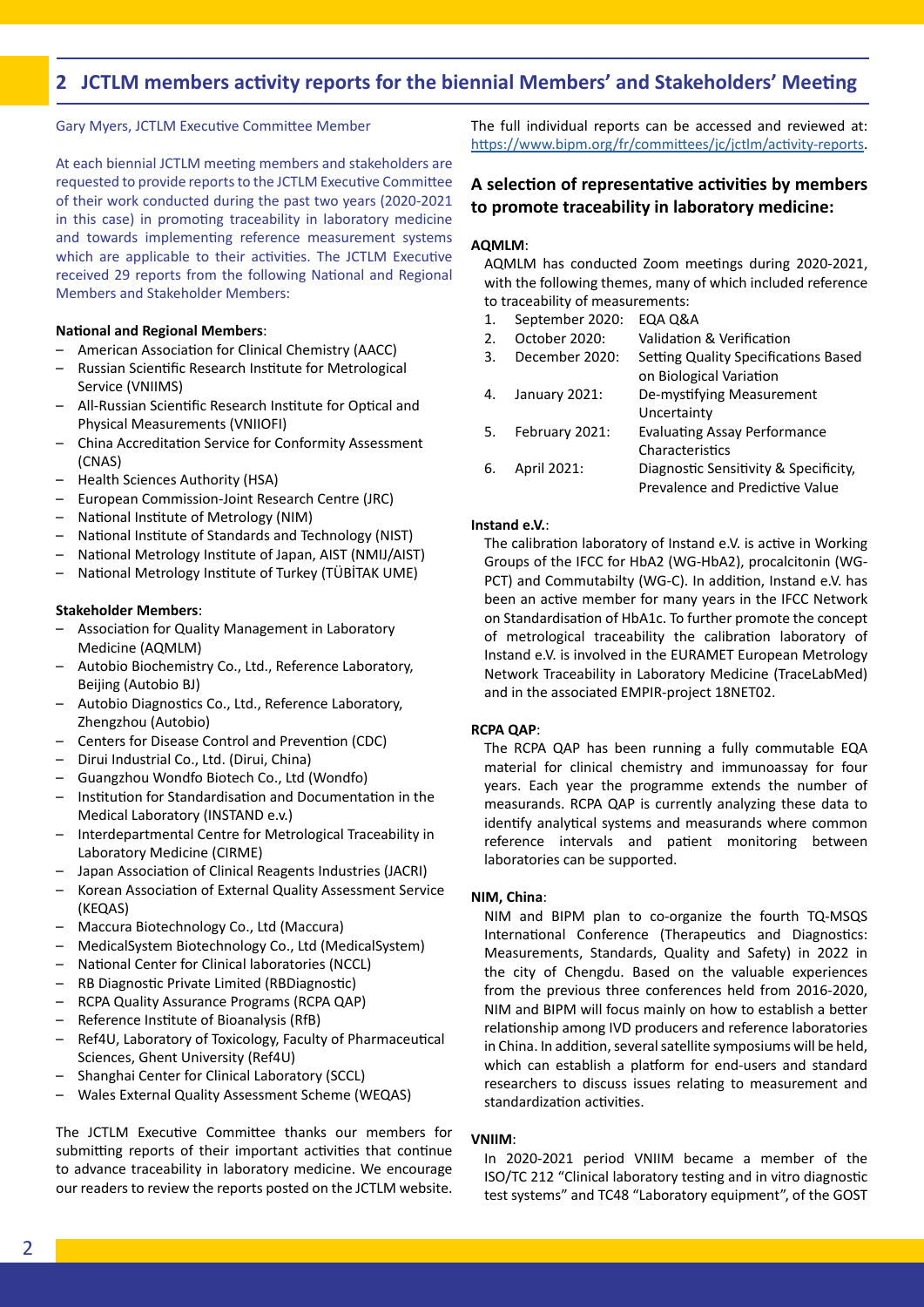R TC380 (a GOST R mirror committee of ISO TC212) and performed technical translation to Russian of the following ISO standards:

- 1. ISO 17511:2020 "In vitro diagnostic medical devices Requirements for establishing metrological traceability of values assigned to calibrators, trueness control materials and human samples"
- 2. ISO 21151:2020 "In vitro diagnostic medical devices Requirements for international harmonisation protocols establishing metrological traceability of values assigned to calibrators and human samples"
- 3. ISO/TS 20914:2019 "Medical laboratories Practical guidance for the estimation of measurement uncertainty"
- 4. ISO 15195:2018 "Laboratory medicine Requirements for the competence of calibration laboratories using reference measurement procedures".

### **A representative selection of member activities to develop Reference Method Procedures:**

#### **JRC**:

The JRC supports the development of a reference measurement system (RMS) for a panel of clinically relevant serum apolipoproteins (apo) A-I, B, C-I, C-II, C-III, E and apo (a) which is done within the IFCC working group on Apolipoproteins by Mass Spectrometry. The RMS will be based on peptide-calibrated, LC-MS/MS reference measurement procedure (RMP) and commutable serum-based reference materials (RM). The candidate RMP has been developed and a correlation and initial commutability study has been performed. The candidate RMP correlates well with the immunoassay-based measurement procedures with results in nmol/L. Only RMs based on unspiked human serum pools have the potential to be good candidates for a future certified reference materials (CRM).

#### **HSA**:

HSA has developed or is in the process of developing the following reference method procedures:

- 1. LC-IDMS/MS method for determination of SARS-CoV-2 antibody concentration
- 2. LC-IDMS/MS method for 17β-estradiol in human serum (in progress)
- 3. LC-IDMS/MS method for procalcitonin in human serum (in progress)

#### **MedicalSystem Biotechnology Co., Ltd:**

Medicalsystem Biotechnology has developed an isotope dilution LC-MS/MS method as a candidate reference method for the measurement of tacrolimus, sirolimus, everolimus and cyclosprione A in human whole blood.

## **A representative selection of member activities to develop Certified Reference Materials:**

#### **NIST**:

NIST continues to develop new and renewal CRMs to support comparability in laboratory medicine. CRMs currently in development include:

- 1. SRM 917d Glucose
- 2. SRM 956e Electrolytes in Frozen Human Serum
- 3. SRM 967b Creatinine in Frozen Human Serum Low Level
- 4. SRM 2921a Human Cardiac Troponin Complex
- 5. SRM 3666 Albumin and Creatinine in Frozen Human Urine
- 6. RM 8121 Cardiac Troponin I in Frozen Human Plasma

#### **TÜBİTAK UME**:

A project titled "Development and Production of Certified Reference Materials and Quality Control Materials for Newborn Screening and Measurements Routinely Performed by Clinical Biochemistry Labs for Amino Acids and Organic Acids" has been completed and two different CRMs are available: UME CRM 1314 and UME CRM 1315 were certified for 29 amino acids in lyophilized plasma and 37 organic acids in lyophilized urine, respectively. These CRMs have been submitted for listing under JCTLM CRM database for higher‑order reference materials.

#### **JRC**:

Produced and released two RM for antibodies against SARS‑CoV-2 in human serum (EURM-017, EURM-018) in December 2020. These RM are initially intended to be used as quality control materials in immunoassays measuring IgG or total antibodies and virus neutralization assays. Additional studies to investigate the possibility to certify the concentration of IgG against the different viral antigens present in the commercial immunoassays are currently ongoing.

#### **NCCL**:

Secondary reference materials "Aldosterone in frozen human plasma" (GBW 09283, GBW 09284, GBW 09285) have been developed.

A primary reference material for Aldosterone (GBW 09282) has been developed.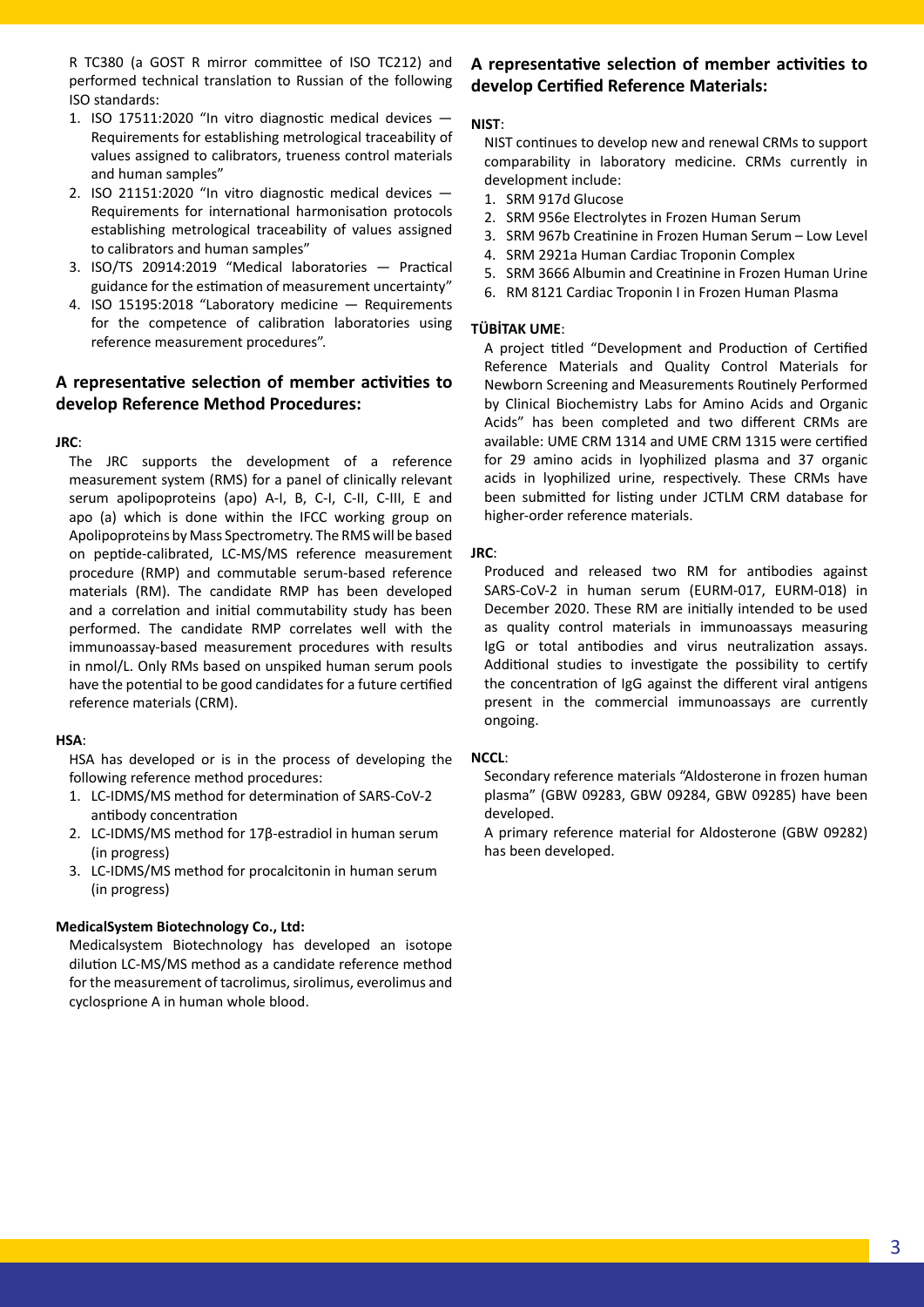## **3 Open access educational materials on traceability in laboratory medicine**

Elvar Theodorsson, JCTLM WG-TEP Chair

The book "Traceability in Chemical Measurement" edited by Paul de Biévre and Paul Günsler (1) has remained a major source of information on traceability in Analytical Chemistry including Laboratory Medicine since its publication in 2005 together with the Eurachem/CITAC guide (2) and general metrology books (3).

The following ISO and CLSI standards and regulatory documents have created a recently updated framework for manufacturers and laboratory organizations alike to re-double the efforts for improved traceability of measurement results in Laboratory Medicine.

**ISO 15193:2009** In vitro diagnostic medical devices -- Measurement of quantities in samples of biological origin -- Requirements for content and presentation of reference measurement procedures.

**ISO 15194:2009** In vitro diagnostic medical devices -- Measurement of quantities in samples of biological origin -- Requirements for certified reference materials and the content of supporting documentation.

**ISO 17511:2020** In vitro diagnostic medical devices — Requirements for establishing metrological traceability of values assigned to calibrators, trueness control materials and human samples.

**ISO 21151:2020** In vitro diagnostic medical devices – Requirements for international harmonization protocols establishing metrological traceability of values assigned to calibrators and human samples.

**ISO/TS 20914:2019** Medical laboratories — Practical guidance for the estimation of measurement uncertainty

**CLSI EP30-A** Characterization and Quantification of Commutable Reference Materials for Laboratory Medicine.

**CLSI EP14-A2** Evaluation of Matrix Effects

The IVDR of the EU (Regulation (EU) 2017/746 of the European Parliament and of the Council of 5 April 2017 on in vitro diagnostic medical devices).

The JCTLM realizes the need for updated educational materials, which provide for example knowledge and understanding of the principles and procedures laid down in the ISO and CLSI standards listed above.

Elvar Theodorsson on behalf of the JCTLM working group on Education and Promotion is writing documents on Traceability in Laboratory Medicine aimed at this purpose https://www. jctlm.org/resources/. New chapters revised by the JCTLM working group on Education and Promotion are published as open access.

The following chapters are already published:

- 1. Introduction
- 2. Traceability in Laboratory Medicine in brief
- 3. Metrological traceability and equivalence of measurement results in Laboratory Medicine
- 4. Harmonization as a method for standardization in Laboratory medicine
- 5. Essential concepts and terms
- 6. Question and answers for enhancing the understanding metrological traceability
- 7. Historical developments underpinning traceability in Laboratory Medicine

8. Glossary

The intention is to increase the number of chapters and to improve them in harmony with developments in the field and in response to suggestions for improvements from the readers.

#### **References**

- (1) De Bièvre P, Günzler H. Traceability in Chemical Measurement. Berlin: Springer; 2005. xi, 297 pp.
- (2) Ellison SLR, Williams A. Eurachem/CITAC Guide: Metrological Traceability in Chemical Measurement. A guide to achieving comparable results in chemical measurement. Eurachem and CITAC - Cooperation on International Traceability in Analytical Chemistry; 2019.
- (3) Bulska E. Metrology in chemistry: Springer; 2018.



A figure attempting to illustrate the paradox in Laboratory Medicine that the users/customers of the laboratories order and expect the measurement of "analytes" but are actually "instead" provided with results of the measurements of "measurands". Understanding why this is so and what it means for Laboratory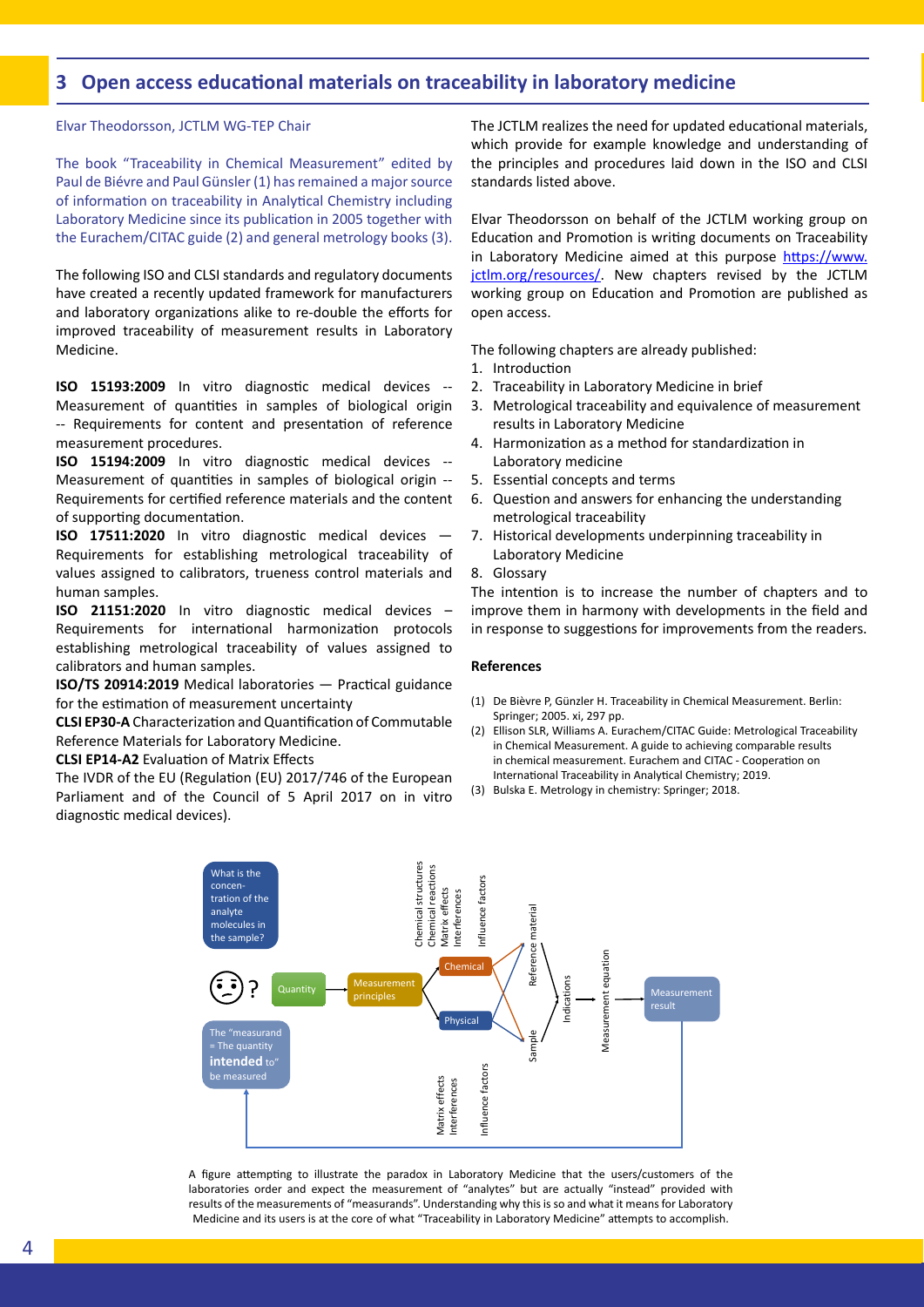## **4 JCTLM Task Force on Reference Measurement System Implementation (TF-RMSI)**

#### Mauro Panteghini, JCTLM TF-RMSI Chair

According to the ISO 17511:2020 standard, to transfer trueness from higher-order references to commercial calibrators, IVD manufacturers have two possibilities:

- Option 1: directly calibrating their internal procedures for calibrator value assignment with a suitable certified reference material (CRM), or
- Option 2: aligning to a reference measurement procedure (RMP) by a comparison study.

While the first option requires commutable CRM for calibration, the latter asks for use of an appropriate panel of clinical samples, whose values are assigned by the RMP, and their resulting measurement uncertainty (MU) based on the inherent MU characteristics of the RMP and the specific value transfer protocol employed.

The TF-RMSI examined the JCTLM-listed CRMs, including the assessment of their commutability and the estimate of MU of certified values, and the trueness and reproducibility characteristics of JCTLM-listed RMP measurements, related to 13 common laboratory measurands. In particular, the MU of the retrieved higher-order references were evaluated for their potential to be small enough to avoid significantly affecting the MU of clinical samples, when uncertainties from IVD calibrator and end-user measuring systems are combined and compared to analytical performance specifications (APS) for the total MU budget derived according to internationally recommended models (Table).

As a major outcome of the study, a synopsis of higherorder CRMs and RMPs listed in the JCTLM database for the selected measurands, including their main characteristics for implementing traceability and fulfilling APS for suitable MU, was produced. Traceability to the highest metrological levels can be established by IVD manufacturers within the defined APS for most measurands: glucose and creatinine, by using both options described above, and total hemoglobin, alanine aminotransferase (ALT), urea, total bilirubin,  $HbA_{1}$ , 25-hydroxyvitamin D3, and potassium by using option 2. It is important to note that when different higher-order references are available, in making a choice IVD manufacturers should consider their suitability in terms of MU by selecting ones with less impact on the total MU budget. For instance, serum sodium and calcium are similar showing that traceability of an IVD measuring system to ion chromatography as RMP is the only approach giving a realistic possibility to fulfil the APS for the total MU budget. Conversely, the MU of the current IVD measuring systems for serum chloride has almost no possibility to fulfil APS for the total MU budget on clinical samples, regardless of the higher-order reference selected. To this regard, it would be interesting to determine whether the use of the ion chromatography as RMP may improve the associated MU and permit the MU for chloride to get close to the APS as already observed for other ions.

A gap analysis, highlighting what is missing from the JCTLM database, was provided. In particular, commutable CRMs for total hemoglobin, ALT, urea, bilirubin, and 25-hydroxyvitamin D3 are still lacking.

#### **Selected reference**

– Panteghini M, Braga F, Camara JE, Delatour V, Van Uytfanghe K, Vesper HW, Zhang T; JCTLM Task Force on Reference Measurement System Implementation. Optimizing available tools for achieving result standardization: value added by Joint Committee on Traceability in Laboratory Medicine (JCTLM). *Clin Chem.* 2021;**67**:1590-605.

| Measurand                  | <b>APS model</b>            | APS for standard MU<br>on clinical samples, % <sup>a</sup> |                | Allowable standard MU for<br>higher-order references, % <sup>b</sup> |                |
|----------------------------|-----------------------------|------------------------------------------------------------|----------------|----------------------------------------------------------------------|----------------|
|                            |                             | <b>Desirable</b>                                           | <b>Minimum</b> | <b>Desirable</b>                                                     | <b>Minimum</b> |
| B-Total hemoglobin         | Outcome-based               | 2.80                                                       | 4.20           | 0.93                                                                 | 1.40           |
| P-Potassium                | <b>Biological variation</b> | 1.96                                                       | 2.94           | 0.65                                                                 | 0.98           |
| P-Sodium                   | <b>Biological variation</b> | 0.27                                                       | 0.40           | 0.09                                                                 | 0.13           |
| P-Chloride                 | <b>Biological variation</b> | 0.49                                                       | 0.74           | 0.16                                                                 | 0.25           |
| P-Alanine aminotransferase | <b>Biological variation</b> | 4.65                                                       | 6.98           | 1.55                                                                 | 2.33           |
| P-C-reactive protein       | State of the art            | 3.76                                                       | 5.64           | 1.25                                                                 | 1.88           |
| P-Glucose                  | Outcome-based               | 2.00                                                       | 3.00           | 0.67                                                                 | 1.00           |
| P-Creatinine               | <b>Biological variation</b> | 2.20                                                       | 3.30           | 0.73                                                                 | 1.10           |
| P-Urea                     | <b>Biological variation</b> | 7.05                                                       | 10.6           | 2.35                                                                 | 3.53           |
| P-Total calcium            | <b>Biological variation</b> | 0.91                                                       | 1.36           | 0.30                                                                 | 0.45           |
| P-Total bilirubin          | <b>Biological variation</b> | 10.5                                                       | 15.7           | 3.50                                                                 | 5.23           |
| $B$ -HbA $_{1c}$           | Outcome-based               | 3.00                                                       | 3.70           | 1.00                                                                 | 1.23           |
| S-25-hydroxyvitamin D3     | Outcome-based               | 10.0                                                       | 15.0           | 3.33                                                                 | 5.00           |

**Table.** Model allocation and recommended analytical performance specifications (APS) for standard measurement uncertainty (MU) on clinical samples and at higher-order reference level for the evaluated measurands.

B, blood; P, plasma; S, serum.

a Derived from Braga F, Panteghini M. *Clin Chem Lab Med* 2021;**59**:1362-8.

b Estimated as one third of APS for standard MU for clinical samples.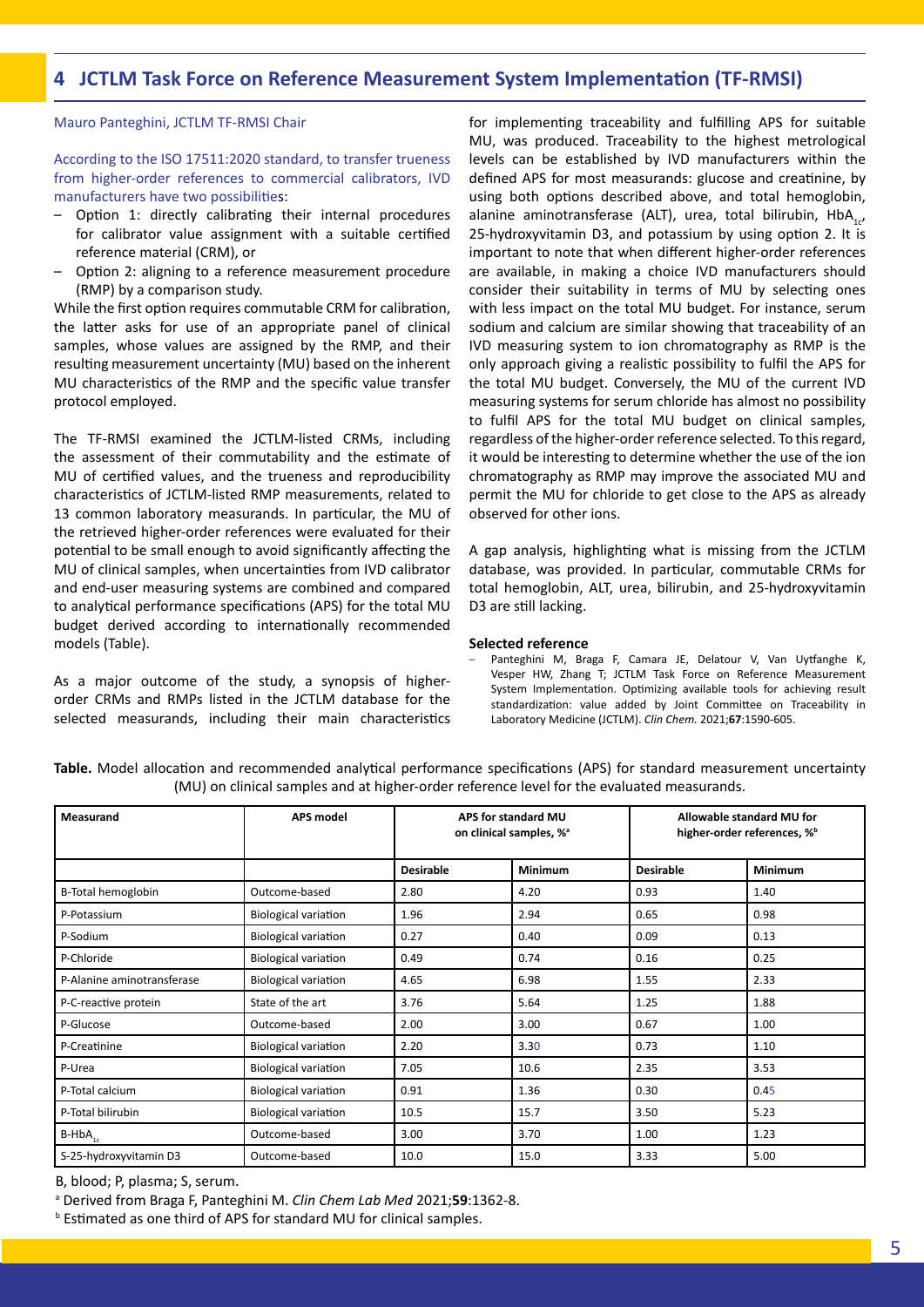## **5 New entries in the JCTLM database - [www.bipm.org/jctlm/](https://www.bipm.org/jctlm/)**

The JCTLM review process conducted in 2021 has resulted in eleven new entries in the JCTLM Database for available higher-order certified reference materials, as well as two new published reference measurement methods, and 21 new measurement services delivered by reference laboratories. The new entries are listed below:

#### **New entries for available Certified Reference Materials**

| <b>Analyte Category</b> | Analyte*                                                                                                          | Matrix/Material |
|-------------------------|-------------------------------------------------------------------------------------------------------------------|-----------------|
| <b>Enzymes</b>          | Alanine aminotransferase (ALT)<br>Lactate dehydrogenase isoenzyme 1 (LD1)<br>Creatine kinase isoenzyme MM (CK-MM) | buffer          |
| <b>Enzymes</b>          | Creatine kinase<br>alpha-Amylase                                                                                  | blood serum     |
| Non-peptide hormones    | <b>Estriol</b> (non conjugated) at five levels of<br>concentration                                                | blood serum     |
| Non-electrolyte metals  | Chromium                                                                                                          | whole blood     |

\*Complete information for each certified reference material entry can be retrieved by clicking on the Analyte name.

#### **New entries for Reference Measurement Methods**

| <b>Analyte Category</b>    | Reference Measurement Method (JCTLM Identification Number*)                                                             |
|----------------------------|-------------------------------------------------------------------------------------------------------------------------|
| <b>Blood cell counting</b> | Flow cytometry based reference method for determination of erythrocyte concentration in<br>blood (JCTLM C16RMP1)        |
| Proteins                   | UPLC-tandem mass spectrometry method for analysis of amyloid beta 1-40 in human<br>cerebrospinal fluid (JCTLM C16RMP2R) |

\*Complete information for each method entry can be retrieved by clicking on the JCTLM identification number.

#### **New entries for Reference Measurement Laboratory Services**

| <b>Analyte Category</b>    | Analyte*                                                                                                                                                                                                          | <b>Location of laboratory</b> |
|----------------------------|-------------------------------------------------------------------------------------------------------------------------------------------------------------------------------------------------------------------|-------------------------------|
| Enzymes                    | Alanine aminotransferase (ALT)<br>Aspartate aminotransferase (AST)<br>Creatine kinase (CK)<br>Lactate dehydrogenase (LDH)<br>Gamma-glutamyltransferase (GGT)<br>Alpha-amylase (AMY)<br>Alkaline phosphatase (ALP) | China                         |
| <b>Electrolytes</b>        | Calcium<br>Potassium<br><b>Magnesium</b><br>Sodium<br>Lithium                                                                                                                                                     | China                         |
| Non-peptide hormones       | <b>Testosterone</b>                                                                                                                                                                                               | United Kingdom                |
| Metabolites and substrates | Glucose<br>Urea<br>Uric acid<br>Homocysteine                                                                                                                                                                      | China                         |

\*Complete information for each reference measurement service can be retrieved by clicking on the Analyte name.